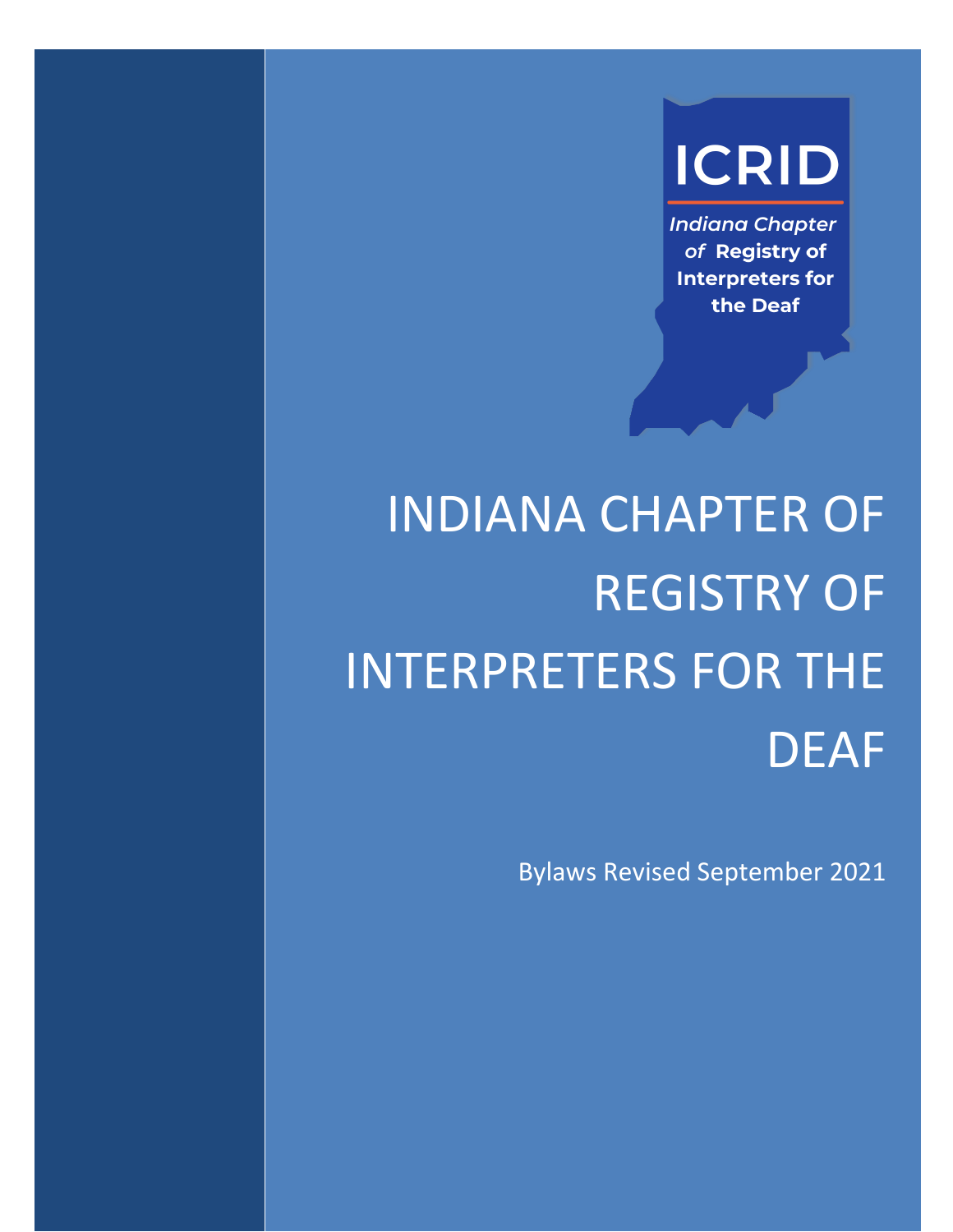| <b>ARTICLE I.</b>            |                                                                                                                            |  |
|------------------------------|----------------------------------------------------------------------------------------------------------------------------|--|
| SECTION 1.01                 | THIS ORGANIZATION SHALL BE KNOWN AS THE INDIANA CHAPTER OF THE REGISTRY OF INTERPRETERS FOR THE DEAF, INC.,                |  |
|                              |                                                                                                                            |  |
| <b>ARTICLE II.</b>           |                                                                                                                            |  |
|                              |                                                                                                                            |  |
| SECTION 2.01                 | TO ADVOCATE FOR BEST PRACTICES IN INTERPRETING BY FOSTERING RELATIONSHIPS WITH THE DEAF COMMUNITY AND                      |  |
|                              | PRACTITIONERS TO PROVIDE SUPPORT AND DEVELOPMENT OF EQUITY, PROFESSIONALISM, AND EXCELLENCE THROUGH THE PROFESSION OF SIGN |  |
|                              |                                                                                                                            |  |
| SECTION 2.02                 | THE PRINCIPAL GOALS OF ICRID SHALL BE TO ADVANCE THE PROFESSIONAL STANDARD(S) OF INTERPRETATION/                           |  |
|                              |                                                                                                                            |  |
| <b>ARTICLE III.</b>          |                                                                                                                            |  |
| SECTION 3.01                 |                                                                                                                            |  |
| SECTION 3.02                 |                                                                                                                            |  |
| SECTION 3.03                 |                                                                                                                            |  |
| <b>ARTICLE IV.</b>           |                                                                                                                            |  |
| SECTION 4.01                 |                                                                                                                            |  |
| SECTION 4.02                 |                                                                                                                            |  |
| SECTION 4.03                 |                                                                                                                            |  |
| SECTION 4.04                 |                                                                                                                            |  |
| SECTION 4.05                 |                                                                                                                            |  |
| SECTION 4.06                 |                                                                                                                            |  |
| SECTION 4.07                 |                                                                                                                            |  |
| SECTION 4.08                 |                                                                                                                            |  |
| SECTION 4.09                 |                                                                                                                            |  |
| SECTION 4.10                 |                                                                                                                            |  |
| SECTION 4.11                 |                                                                                                                            |  |
| SECTION 4.12                 |                                                                                                                            |  |
| <b>ARTICLE V.</b>            |                                                                                                                            |  |
|                              |                                                                                                                            |  |
| SECTION 5.01                 |                                                                                                                            |  |
| SECTION 5.02<br>SECTION 5.03 |                                                                                                                            |  |
| SECTION 5.04                 |                                                                                                                            |  |
| SECTION 5.05                 |                                                                                                                            |  |
| <b>SECTION 5.06</b>          |                                                                                                                            |  |
| SECTION 5.07                 |                                                                                                                            |  |
| SECTION 5.08                 |                                                                                                                            |  |
| <b>ARTICLE VI.</b>           |                                                                                                                            |  |
|                              |                                                                                                                            |  |
| SECTION 6.01                 | THE TREASURER SHALL FOLLOW THE POLICIES AND PROCEDURES MANUAL FOR ALL CASES UNDER THIS CATEGORY9                           |  |
| <b>ARTICLE VII.</b>          |                                                                                                                            |  |
| SECTION 7.01                 | AMENDMENTS OF THE BYLAWS MAY BE MADE BY A MAJORITY OF THE MEMBERS PRESENT AT ANY ANNUAL OR OTHER MEETING                   |  |
|                              |                                                                                                                            |  |
| <b>ARTICLE VIII.</b>         |                                                                                                                            |  |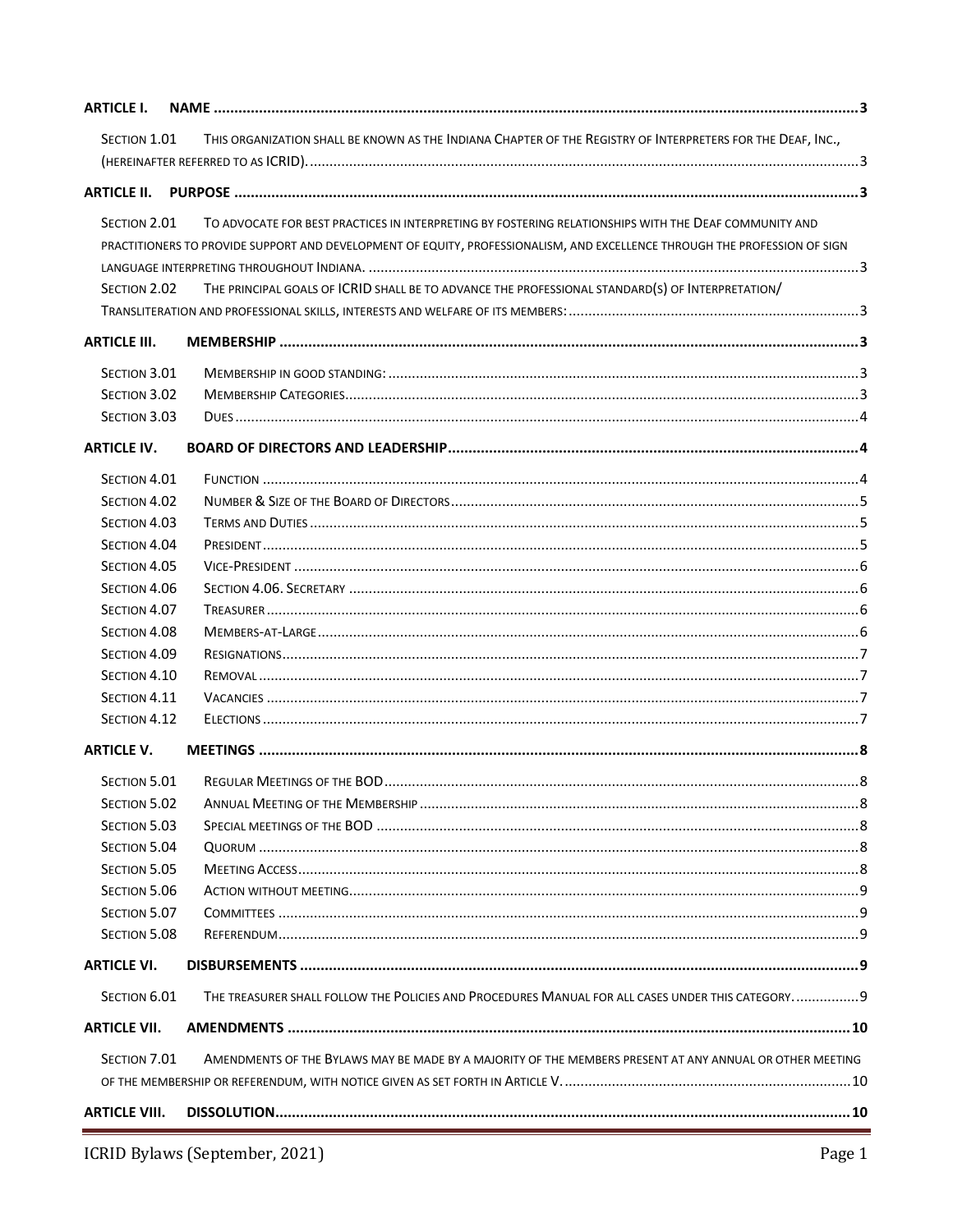| SECTION 8.01       |                                                                                                                                                                                                                                                                                                                                                              |
|--------------------|--------------------------------------------------------------------------------------------------------------------------------------------------------------------------------------------------------------------------------------------------------------------------------------------------------------------------------------------------------------|
| <b>ARTICLE IX.</b> |                                                                                                                                                                                                                                                                                                                                                              |
| SECTION 9.01       | THE FOLLOWING PROVISIONS APPLY WITH RESPECT TO THE LIABILITY ON THE PART OF AN ICRID BOD MEMBER, A MEMBER OF<br>ANY STANDING COMMITTEE OF ICRID, OR OF ANOTHER COMMITTEE APPOINTED BY THE BOD OF ICRID (COLLECTIVELY, "CORPORATE PERSONS")<br>FOR ANY LOSS OR DAMAGESUFFERED ON ACCOUNT OF ANY ACTION TAKEN OR OMITTED TO BE TAKEN BY A CORPORATE PERSON. 10 |
| <b>ARTICLE X.</b>  |                                                                                                                                                                                                                                                                                                                                                              |
| SECTION 10.01      | NO INDIVIDUAL WHO IS NOW OR LATER BECOMES A MEMBER OF THIS ORGANIZATION SHALL BE PERSONALLY LIABLE TO ITS<br>CREDITORS FOR ANY INDEBTEDNESS, OR LIABILITY AND ANY AND ALL CREDITORS SHALL LOOK TO THE ASSETS OF THIS ORGANIZATION FOR PAYMENT.<br>11                                                                                                         |
| <b>ARTICLE XI.</b> |                                                                                                                                                                                                                                                                                                                                                              |
| SECTION 11.01      | REGARDLESS OF ANY OTHER PROVISIONS OF THESE BYLAWS, NO MEMBER, BOD MEMBER, EMPLOYEE, OR AGENT OF ICRID<br>SHALL TAKE ANY ACTION OR CARRY ON ANY ACTIVITY BY OR ON BEHALF OF <b>ICRID</b> NOT TO BE TAKEN OR CARRIED ON BY AN ORGANIZATION                                                                                                                    |
|                    | DESCRIBED IN SECTION 501(C)(3) OF THE INTERNAL REVENUE CODE OF 1986, AS AMENDED, OR ANY SUCCESSOR PROVISION OR PROVISIONS                                                                                                                                                                                                                                    |

[HERETO](#page-11-3). 11

÷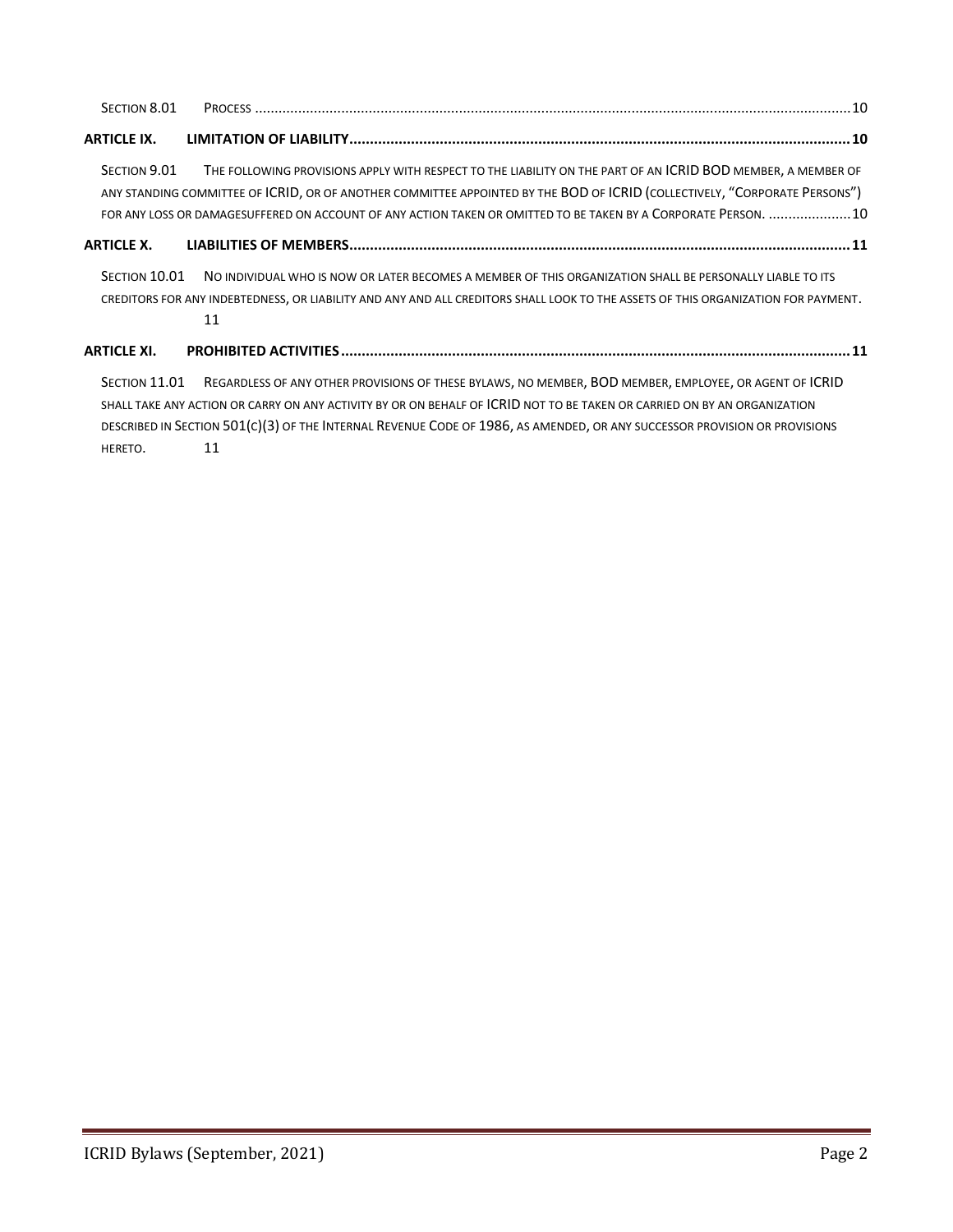### <span id="page-3-0"></span>Article I. Name

<span id="page-3-2"></span><span id="page-3-1"></span>Section 1.01 This organization shall be known as the Indiana Chapter of the Registry of Interpreters for the Deaf, Inc., (hereinafter referred to as ICRID).

## Article II. Purpose

<span id="page-3-3"></span>Section 2.01 To advocate for best practices in interpreting by fostering relationships with the Deaf community and practitioners to provide support and development of equity, professionalism, and excellence through the profession of sign language interpreting throughout Indiana.

<span id="page-3-4"></span>Section 2.02 The principal goals of ICRID shall be to advance the professional standard(s) of Interpretation/ Transliteration and professional skills, interests and welfare of its members:

- (a) Provide opportunities for training through professional development opportunities, meetings, lectures, etc.; and
- (b) To disseminate all pertinent information to membership; and
- (c) Promote an environment conducive to mutual growth and support in membership; and
- (d) Promote the highest standards in the use of American Sign Language (ASL), Spoken English, and other methods of communication used by D/deaf, hard-of-hearing, and hearing persons; and
- (e) To operate within the National Registry of Interpreters for the Deaf, Inc. (hereinafter referred to as RID) Code of Professional Conduct and bylaws; and
- <span id="page-3-5"></span>(f) To work within the framework of RID and all applicable Federal, State and Local laws.

## Article III. Membership

<span id="page-3-6"></span>Section 3.01 Membership in good standing:

- (a) A member will be considered in good standing by supporting the purposes of ICRID and whose dues are paid.
- (b) Good standing will be considered if dues are paid by June 30 of each year.
- (c) Each member who holds dual membership status in both ICRID and RID is entitled to one (1) vote in any issue where votes are taken.
- (d) Non-payment of dues within thirty (30) days of due date (June 30) shall terminate membership.
- (e) A member whose membership has been terminated for a period longer than one fiscal year may reinstate membership upon payment of dues for the current year.

<span id="page-3-7"></span>Section 3.02 Membership Categories

- (a) Voting Members: are members in good standing as described in Section 3.01
	- *(i) Certified Member*
	- *(ii) Associate Member*
	- *(iii) Student Member*

ICRID Bylaws (September, 2021) Page 3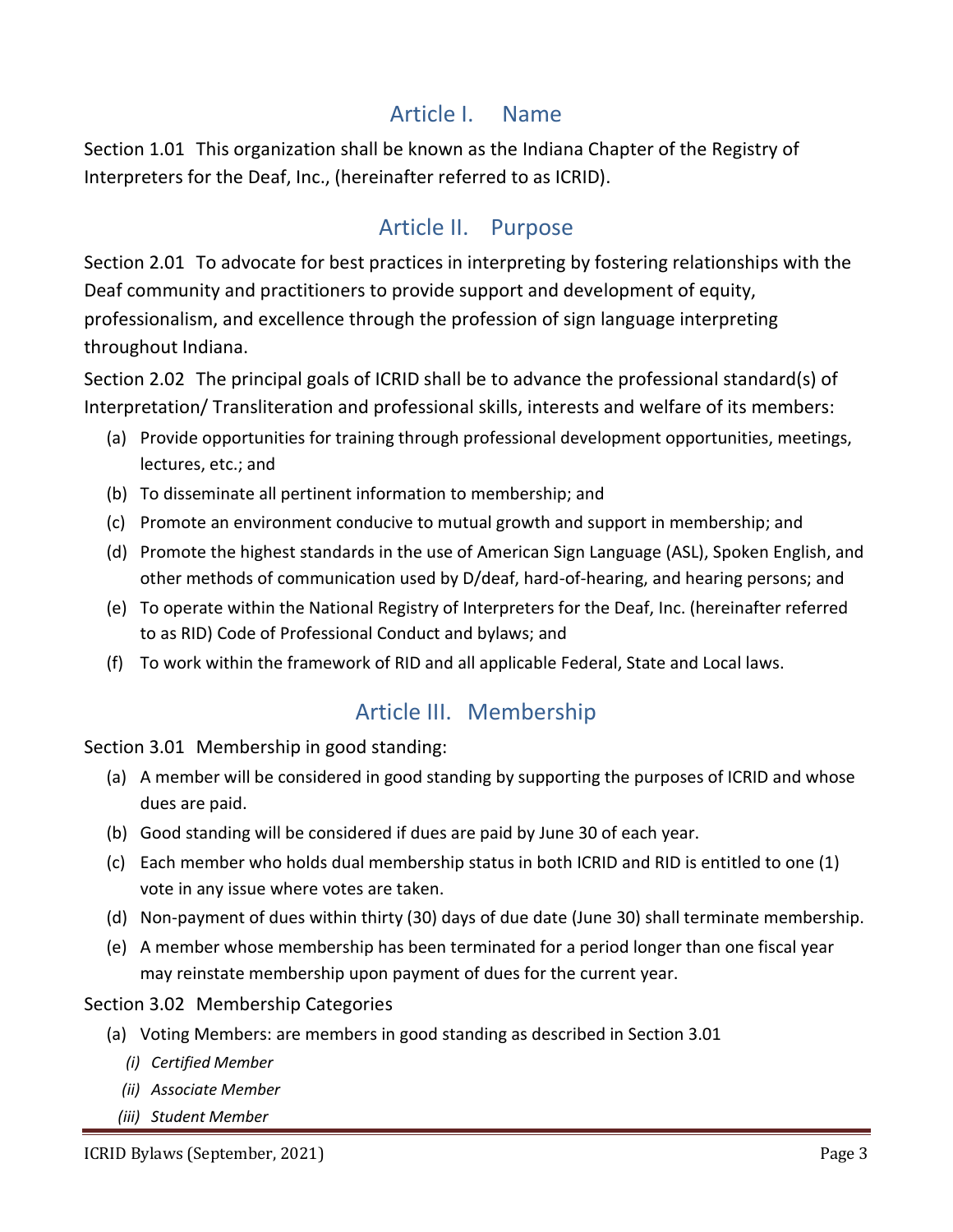- (b) B. Non-Voting Members:
	- *(i) 1.Supporting Member*
	- *(ii) 2.Organizational/Institutional Member*
- (c) C. Eligibility:
	- *(i) Certified Member: Any interpreter or transliterator of American Sign Language and/or English who holds valid certification accepted by RID.*
	- *(ii) Associate Member (non-certified): Any individual who is actively engaged in the interpretation of American Sign Language and English and/or the transliteration of English, but who does not hold valid certification accepted by the RID.*
	- *(iii) Student Member: Any non-certified individual currently enrolled in a course of study in interpretation of American Sign Language and English and/or the transliteration of English.*
	- *(iv) Supporting Member: Any non-certified individual with an interest in supporting the purposes and activities of the corporation who does not meet eligibility requirements for Article III Section 3.02 A.*
	- *(v) Organizational/Institutional Member: Any organization or institution with an interest in supporting the purposes and activities of the corporation*

#### <span id="page-4-0"></span>Section 3.03 Dues

- (a) The Board of Directors has the authority to set the amount of the annual dues.
- (b) Notification of any changes in dues will be given to the membership at least thirty (30) days prior to the implementation.
- <span id="page-4-1"></span>(c) The membership (and fiscal) year is defined as the period from July 1 to June 30.

## Article IV. Board of Directors and Leadership

#### <span id="page-4-2"></span>Section 4.01 Function

(a) The business, property, and affairs of the organization shall be managed and controlled by a Board of Directors (hereinafter referred to as the BOD).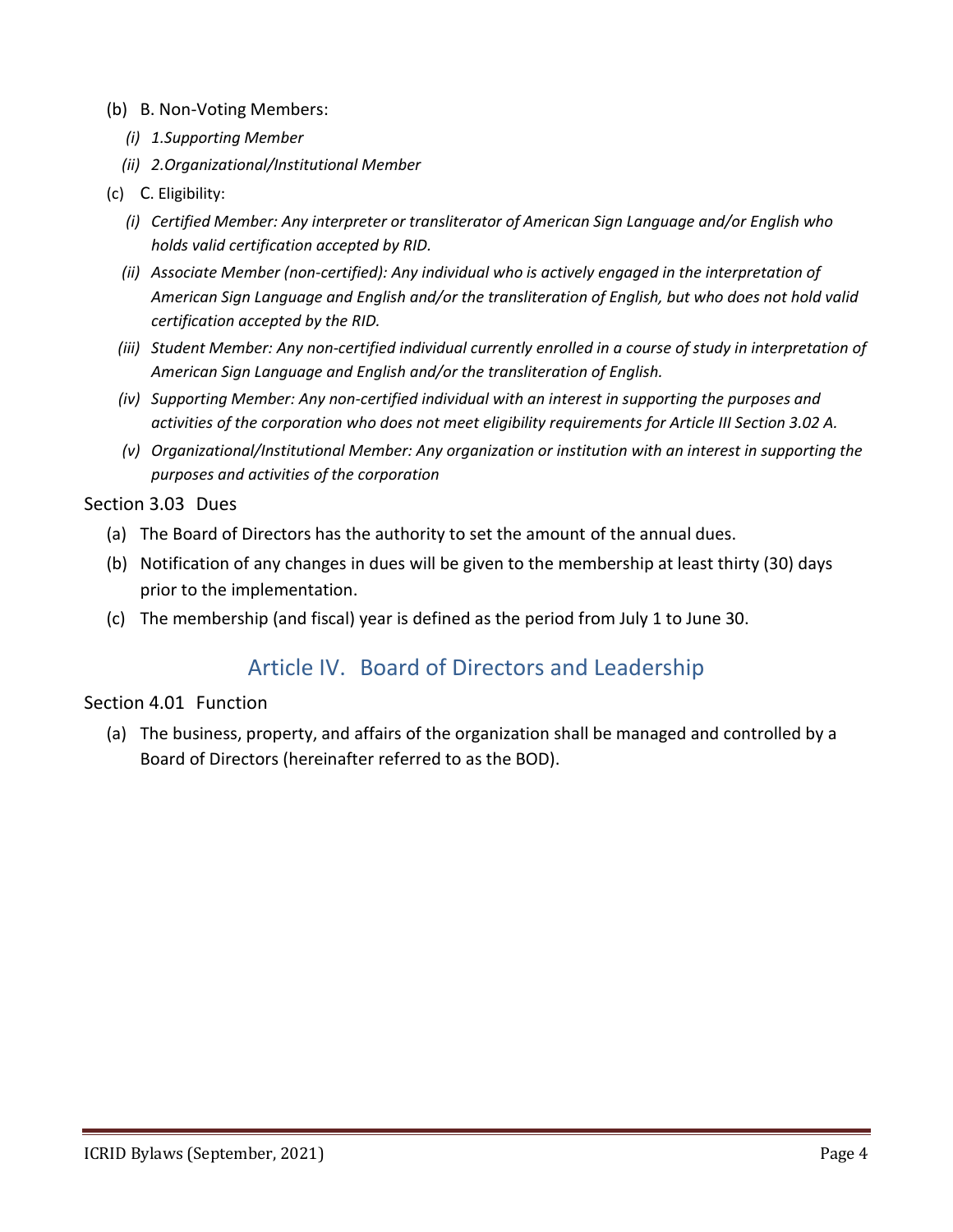<span id="page-5-0"></span>Section 4.02 Number & Size of the Board of Directors

- (a) The number of members serving on the BOD shall be a minimum of five (5) and no more than fifteen (15).
- (b) The BOD of this organization shall be:
- (c) Four (4) Officers
	- *(i) President*
	- *(ii) Vice-President*
	- *(iii) Secretary*
	- *(iv) Treasurer*
- (d) Four (4) Members-at-Large (referred to as MALs)
- (e) Immediate Past President: may serve as a member of the BOD for a two-year term
- (f) The type and number of members on the BOD may be amended by resolution adopted by no less than a majority of the BOD.
- (g) Only those members in good standing of both ICRID and RID shall be eligible to serve and vote on the BOD.

#### <span id="page-5-1"></span>Section 4.03 Terms and Duties

- (a) Each term of office shall be for 22 26 months, according to scheduling of elections as stated in the Policies and Procedures Manual.
- (b) No officer shall hold the same office for more than two (2) consecutive terms. In addition, no officer shall serve more than three (3) consecutive terms on the board of directors.
- (c) The terms of office for all Directors shall commence at the conclusion of the meeting during which they are elected.
- (d) The outgoing Board will serve an additional two months during the transitional period without voting privileges.

#### <span id="page-5-2"></span>Section 4.04 President

- (a) Shall preside at all meetings of the BOD and membership.
- (b) Shall be the Chief Executive Officer (CEO) of ICRID.
- (c) Shall have and exercise general charge and supervision of the affairs of ICRID.
- (d) Shall do and perform other such duties as stated in the Policies and Procedures Manual.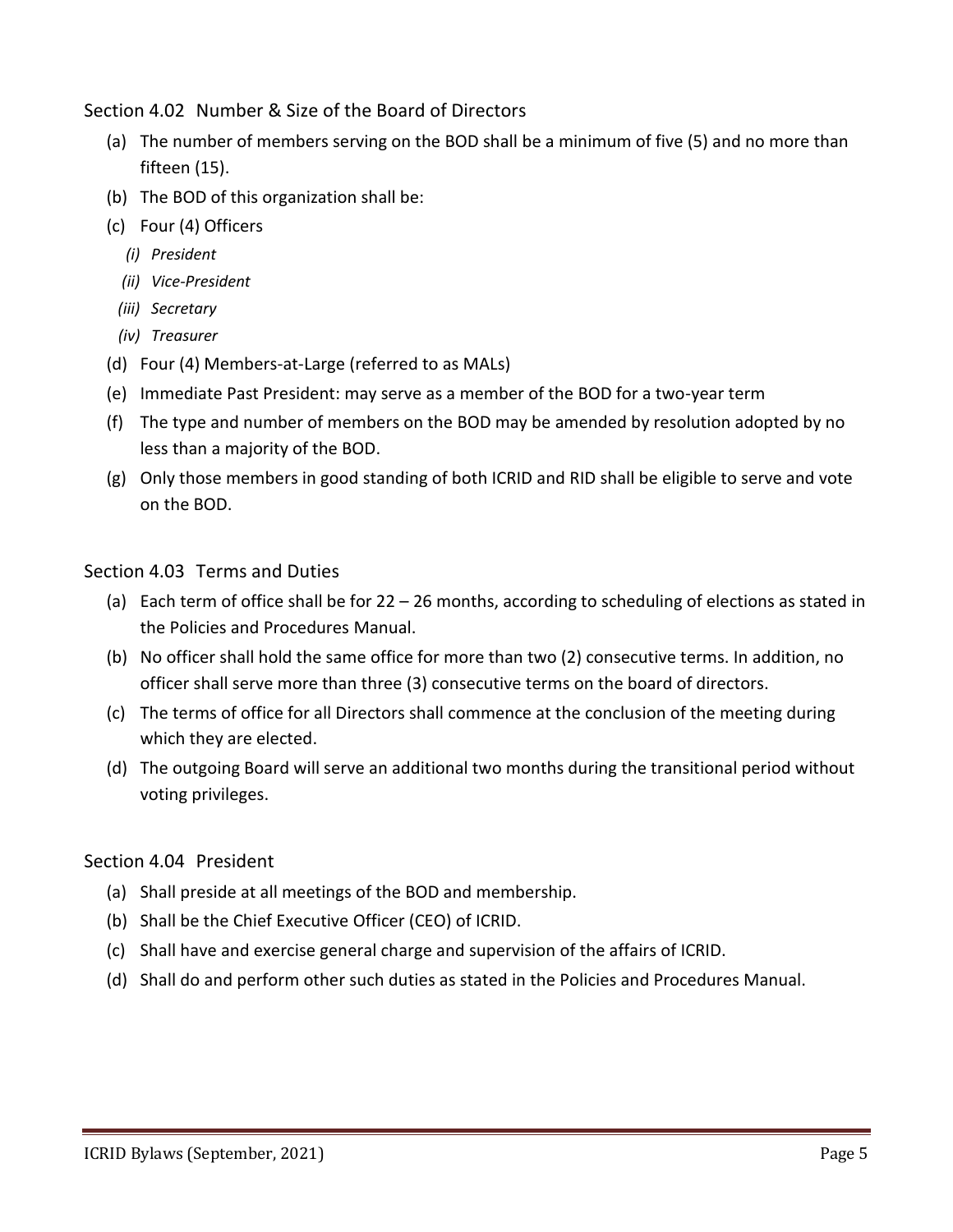<span id="page-6-0"></span>Section 4.05 Vice-President

- (a) Shall exercise and perform all powers and duties of the president during the President's absence or disability.
- (b) Shall serve as the Chairperson for the Annual Conference Committee.
- (c) Shall do and perform other such duties as stated in the Policies and Procedures Manual.

#### <span id="page-6-1"></span>Section 4.06 Section 4.06. Secretary

- (a) Shall maintain complete and accurate minutes of all meetings (including the committees meeting minutes) of ICRID.
- (b) Maintain, file and preserve accurate records of ICRID business.
- (c) Shall complete all reports required by RID.
- (d) Shall do and perform other such duties as stated in the Policies and Procedures Manual.

#### <span id="page-6-2"></span>Section 4.07 Treasurer

- (a) Shall keep correct and complete records of all accounts, showing accurately at all times the financial condition of ICRID.
- (b) Annually, the Treasurer shall complete all forms as required by the Federal and State government.
- (c) Shall be the legal custodian of all monies, notes, securities and other valuables that may come into ICRID's possession.
- (d) All funds of ICRID's coming into the Treasurer's hands shall be promptly be deposited in some reliable bank or depository designated by the BOD.
- (e) Shall furnish, at meetings or when requested, a statement of the financial condition of ICRID.
- (f) Shall furnish, at meetings or when requested, a statement of the financial condition of ICRID.
- (g) Shall do and perform other such duties as stated in the Policies and Procedures Manual.

#### <span id="page-6-3"></span>Section 4.08 Members-at-Large

- (a) Works with membership and the BOD assisting with the coordination of activities and communication in and among the association.
- (b) Shall do and perform other such duties as stated in the Policies and Procedures Manual.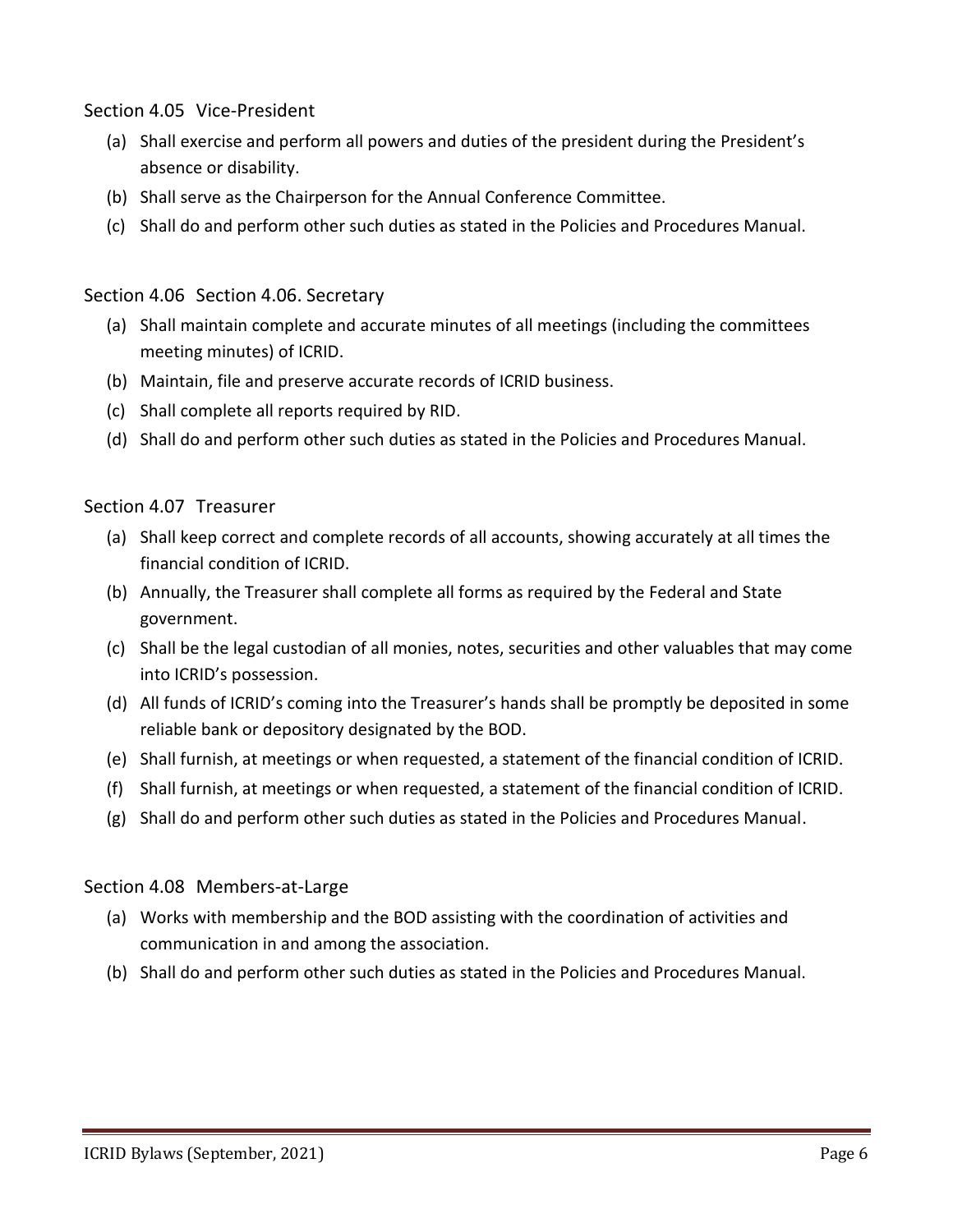<span id="page-7-0"></span>Section 4.09 Resignations

- (a) Any member on the BOD may resign at any time by giving written notice to the BOD, the President or the Secretary of ICRID.
- (b) A resignation is effective upon delivery unless the notice specifies a later effective date.
- (c) The acceptance of a resignation is not necessary to make it effective.

#### <span id="page-7-1"></span>Section 4.10 Removal

- (a) Any member on the BOD may be removed with or without cause due to legal action or for cause detailed in Robert's Rules of Order Newly Revised
- (b) A formal motion will be required for the removal.
- (c) The BOD may declare vacant any office for which the BOD member has been removed

#### <span id="page-7-2"></span>Section 4.11 Vacancies

- (a) Any vacancy among the BOD caused by death, resignation, removal or otherwise may be filled by the remaining BODs.
- (b) The BOD shall elect a person to fill the vacancy, and the person so elected shall hold office and serve the remainder of the term
- (c) If the remaining members of the BOD constitute fewer than quorum, by affirmative vote a majority of the members of the current BOD may still elect a replacement.
- (d) A member of the BOD may be elected to hold office until expiration of the term of that board member causing the vacancy and until a successor shall be elected and qualified.

#### <span id="page-7-3"></span>Section 4.12 Elections

- (a) All members of the BOD shall be elected according to Section 4.03.
- (b) Elections shall take place during the Annual Meeting of the Membership unless otherwise specified with thirty (30) days notice of a change.
- (c) In the event of a BOD position with no opposition presented, the nominee shall be elected by acclamation.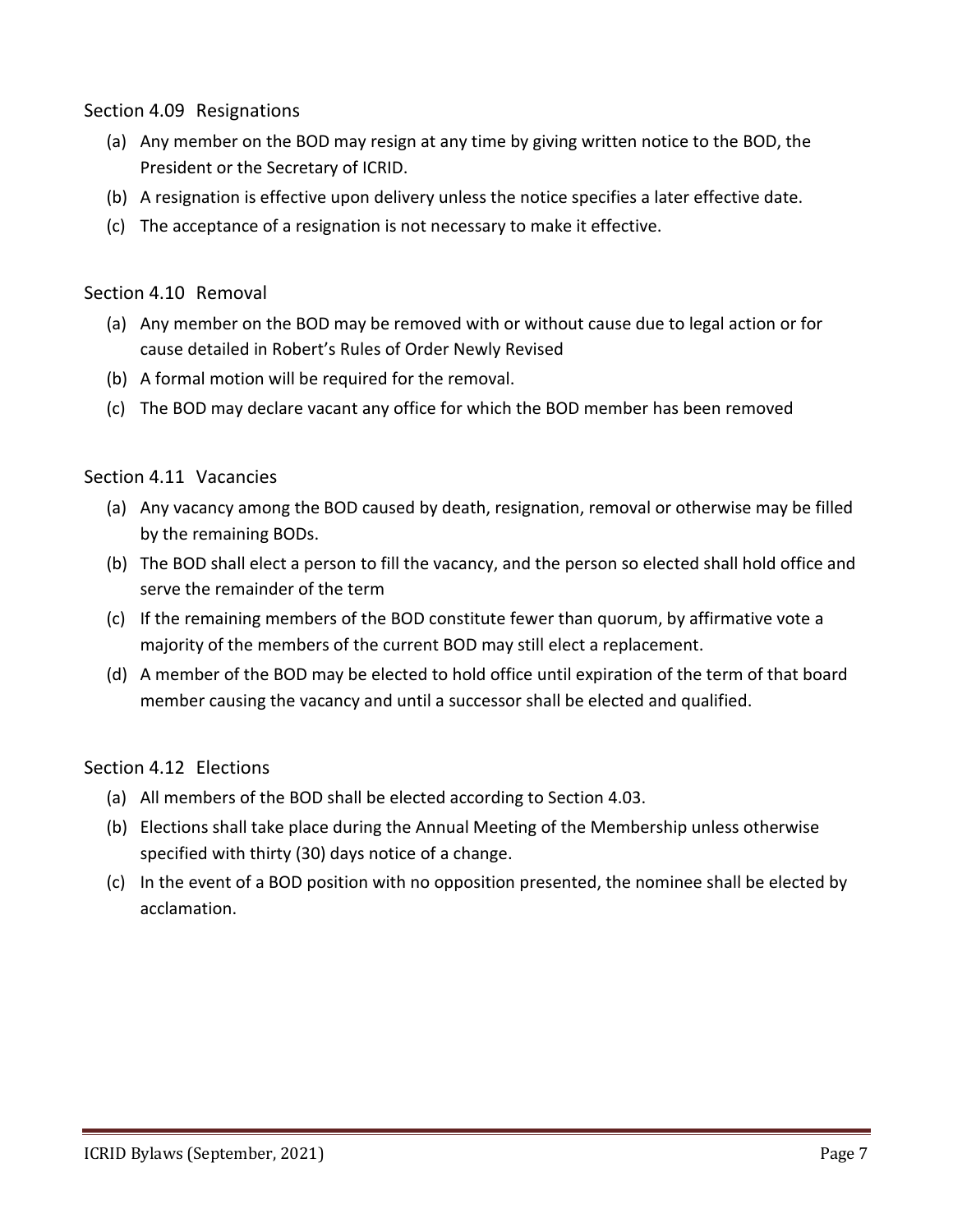## Article V. Meetings

#### <span id="page-8-1"></span><span id="page-8-0"></span>Section 5.01 Regular Meetings of the BOD

- (a) Regular meetings of the Board of Directors shall be held on a quarterly basis at minimum at such time and place as fixed by the Board of Directors. Announcement shall be provided to membership at least two (2) days prior to such meetings.
- (b) Annual Business meetings of the Board of Directors shall be held immediately before and/or after the annual meeting of members. Announcement shall be provided to membership at least thirty (30) days prior to such meetings.

#### <span id="page-8-2"></span>Section 5.02 Annual Meeting of the Membership

- (a) An annual meeting of the membership shall be held within ICRID's fiscal year.
- (b) Notice of the annual meeting of membership will be provided to the membership at least thirty (30) days prior to the meeting.

#### <span id="page-8-3"></span>Section 5.03 Special meetings of the BOD

- (a) A special meeting of the BOD may be called by the President or by any two (2) BOD. Notifications shall be given to the entire Board of Directors at least one (1) day prior to such meeting.
- (b) Meetings by Electronic Conference: Any meeting, regular or special, may be held by electronic conference or similar communication equipment, so long as all Directors participating in the meeting can communicate with one another.

#### <span id="page-8-4"></span>Section 5.04 Quorum

- (a) Regular Meetings of the Board: To obtain quorum, a majority of the BOD shall be in attendance.
- (b) Annual Business Meeting: To obtain a quorum, a majority of the attendees shall be voting members in good standing and a majority of the BOD shall be in attendance.

#### <span id="page-8-5"></span>Section 5.05 Meeting Access

(a) Any or all meetings of the BOD or of any ICRID Committee may participate in a meeting by or through any means of communication by which all persons participating have access to communication with each other during the meeting.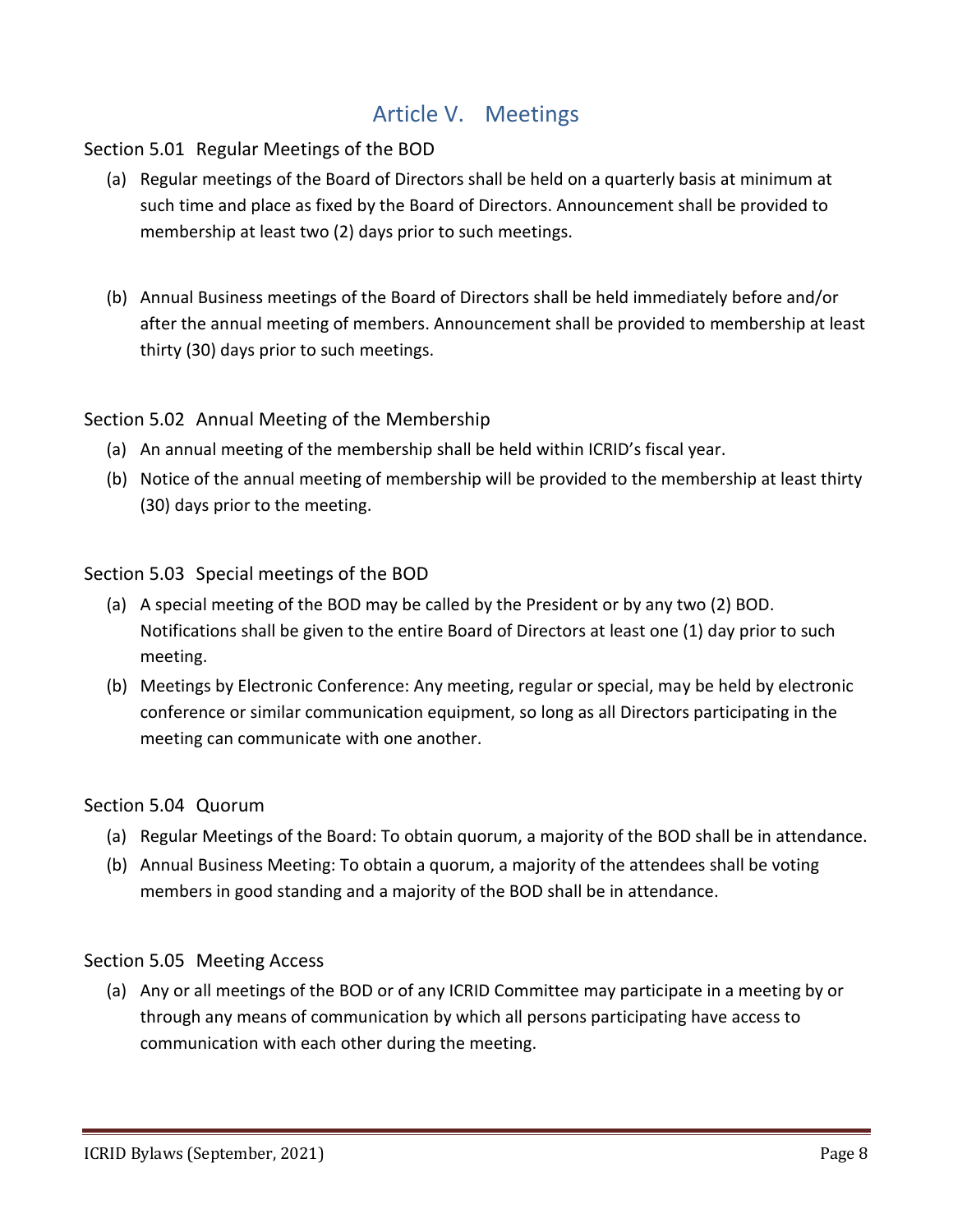#### <span id="page-9-0"></span>Section 5.06 Action without meeting

(a) Any action permitted or required will be stated in the PPM.

#### <span id="page-9-1"></span>Section 5.07 Committees

- (a) The President, with the Board of Directors' approval, shall appoint the members of all standing councils and committees, special and/or ad hoc committees, and task forces.
- (b) Each entity shall be composed of three or more voting members in good standing, who shall serve for a specified term as stated in the Policies and Procedures Manual.
- (c) Any vacancies in the membership of any entity shall be filled following the same procedure.
- (d) For each entity, the President shall designate a member of the Board of Directors to serve as a liaison.
- (e) Standing Committees: Permanent entities that meet regularly, and committee chair reports directly to the RID Board of Directors
- (f) Shall do and perform other such duties as stated in the Policies and Procedures Manual.

#### <span id="page-9-2"></span>Section 5.08 Referendum

- (a) Motions may be voted on by the membership by referendum in the following manner:
- (b) Written notice of the referendum that has been drafted and submitted by the BOD, stating and describing all motions, rationale, procedures and deadlines for voting, shall be provided to all voting members at least thirty (30) days prior to the referendum deadline.
- (c) Notices of the referendum may be accepted via electronic means that is available to all voting members.
- (d) The results of all referenda shall be determined by majority of valid ballots returned.
- (e) The results of the referenda shall be published within thirty (30) days after the referenda deadline.

#### Article VI. Disbursements

<span id="page-9-4"></span><span id="page-9-3"></span>Section 6.01 The treasurer shall follow the Policies and Procedures Manual for all cases under this category.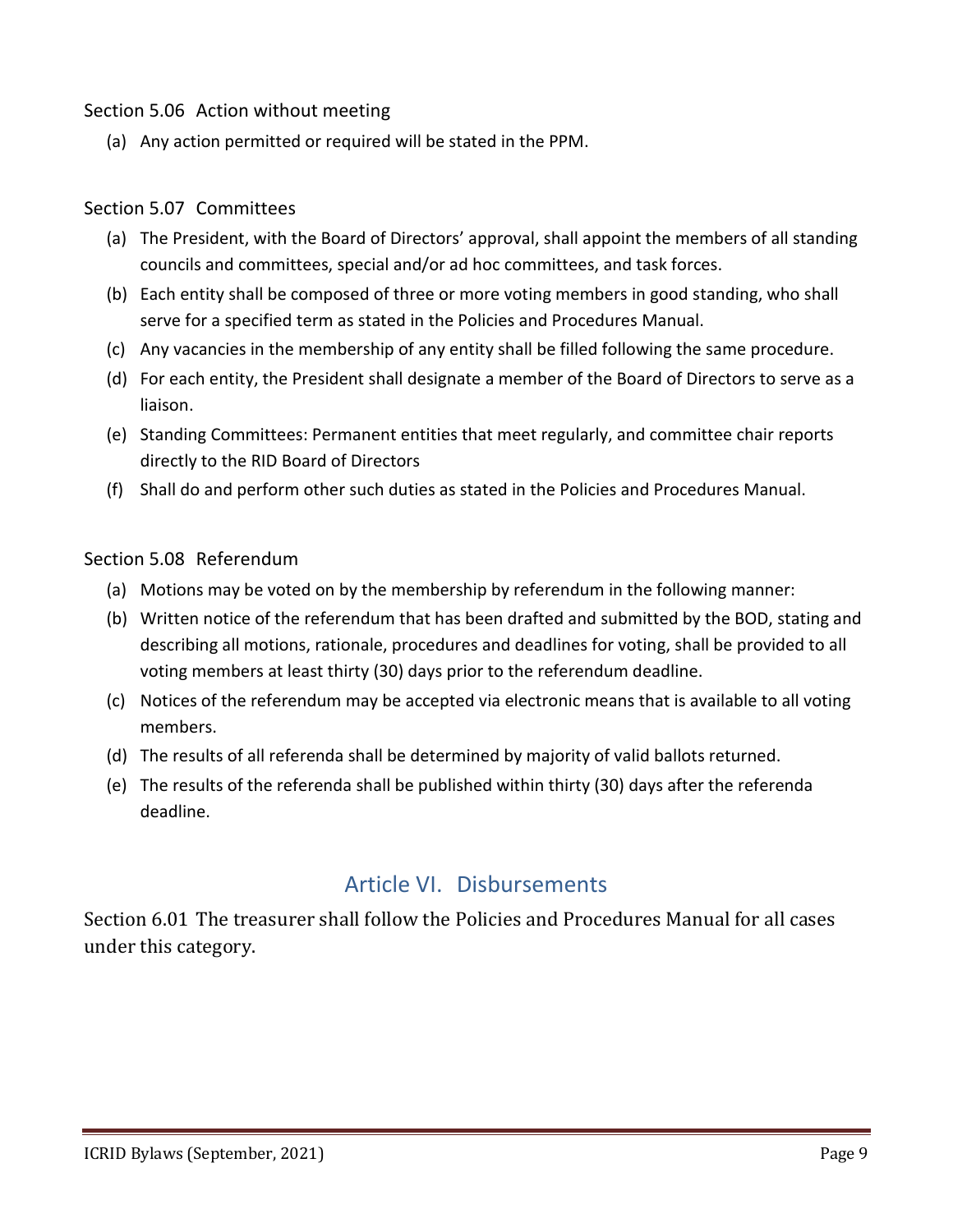## Article VII. Amendments

<span id="page-10-1"></span><span id="page-10-0"></span>Section 7.01 Amendments of the Bylaws may be made by a majority of the members present at any annual or other meeting of the membership or referendum, with notice given as set forth in Article V.

## Article VIII.Dissolution

#### <span id="page-10-3"></span><span id="page-10-2"></span>Section 8.01 Process

- (a) In the event of dissolution of ICRID, assets remaining after payment of all debts of ICRID shall be transferred by the BOD following the guidelines of the Policies & Procedures Manuel to a designated organization while remaining qualified under one or more exempt purposes within the meaning of  $501(c)(3)$  of the Internal Revenue Code, or the corresponding section of any future federal code.
- (b) No BOD member or any private individual shall be entitled to share the distribution of any of the assets of ICRID on dissolution of ICRID.

## Article IX. Limitation of Liability

<span id="page-10-5"></span><span id="page-10-4"></span>Section 9.01 The following provisions apply with respect to the liability on the part of an ICRID BOD member, a member of any standing committee of ICRID, or of another committee appointed by the BOD of ICRID (collectively, "Corporate Persons") for any loss or damage suffered on account of any action taken or omitted to be taken by a Corporate Person.

- (a) No Corporate Person shall be liable for any loss or damage if, in taking or omitting to take action causing such loss or damage, either:
	- *(i) Standards of Conduct- Such a person acted:*
	- 1) In good faith;
	- 2) With care an ordinary prudent person in a like position would have exercised under similar circumstances, and
	- 3) In a manner such person reasonably believed was in the best interest of ICRID.
	- *(ii) Such a person's breach of or failure to act in accordance with the standards of conduct set forth in subsection (a) did not constitute a willful misconduct or recklessness.*